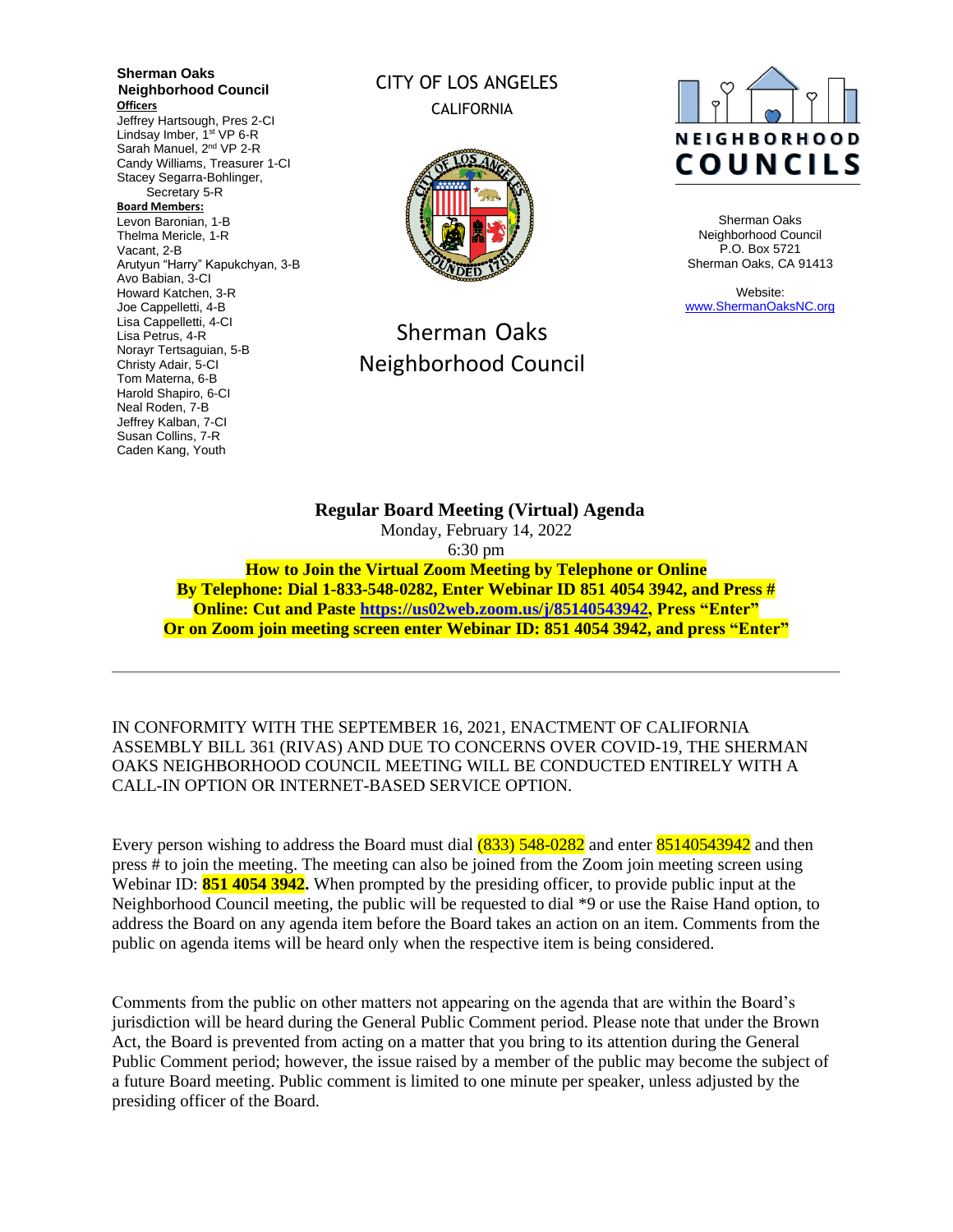#### AB 361 Updates:

Public comment cannot be required to be submitted in advance of the meeting; only real-time public comment is required.

If there are any broadcasting interruptions that prevent the public from observing or hearing the meeting, the meeting must be recessed or adjourned.

If members of the public are unable to provide public comment or be heard due to issues within the Neighborhood Council's control, the meeting must be recessed or adjourned.

Any messaging or virtual background is in the control of the individual board member in their personal capacity and does not reflect any formal position of the Neighborhood Council or the City of Los Angeles.

*The Neighborhood Council system enables meaningful civic participation for all Angelenos and serves as a voice for improving government responsiveness to local communities and their needs. We are an advisory body to the City of Los Angeles, comprised of stakeholder volunteers who are devoted to the mission of improving our communities.*

### **1. Welcome, Call to Order, and Roll Call**

- a. Welcome and Call to Order by Presiding Officer
- b. Roll Call

## **2. Administrative Motions – Action Items**

**a. SONC Board Meeting Minutes, January 10, 2022** A motion to approve the minutes of the January 10, 2022, SONC Board Meeting. [SONC Board Meeting Minutes January 10, 2022](https://www.shermanoaksnc.org/ncfiles/viewCommitteeFile/28491)

## **3. Comments by LAPD SLO's, Public Officials, and Staff**

#### **4. President's Report**

- a. Annual Homeless Count Sherman Oaks, **Tuesday, February 22, 7:30-10:30 PM** To Volunteer**: [Click Volunteer](https://www.theycountwillyou.org/sherman_oaks_count_20220125)** General Information: [2020 Greater Los Angeles Homeless Count](http://www.theycountwillyou.org/?e=f5d81eed5f3020d7a306d5b19694bb16&utm_source=lahsa&utm_medium=email&utm_campaign=vol_info_sess_faq_12_06_21&n=10)
- b. Metro Sepulveda Corridor Transit Project Scoping Period
- c. 2022 Elections June Primaries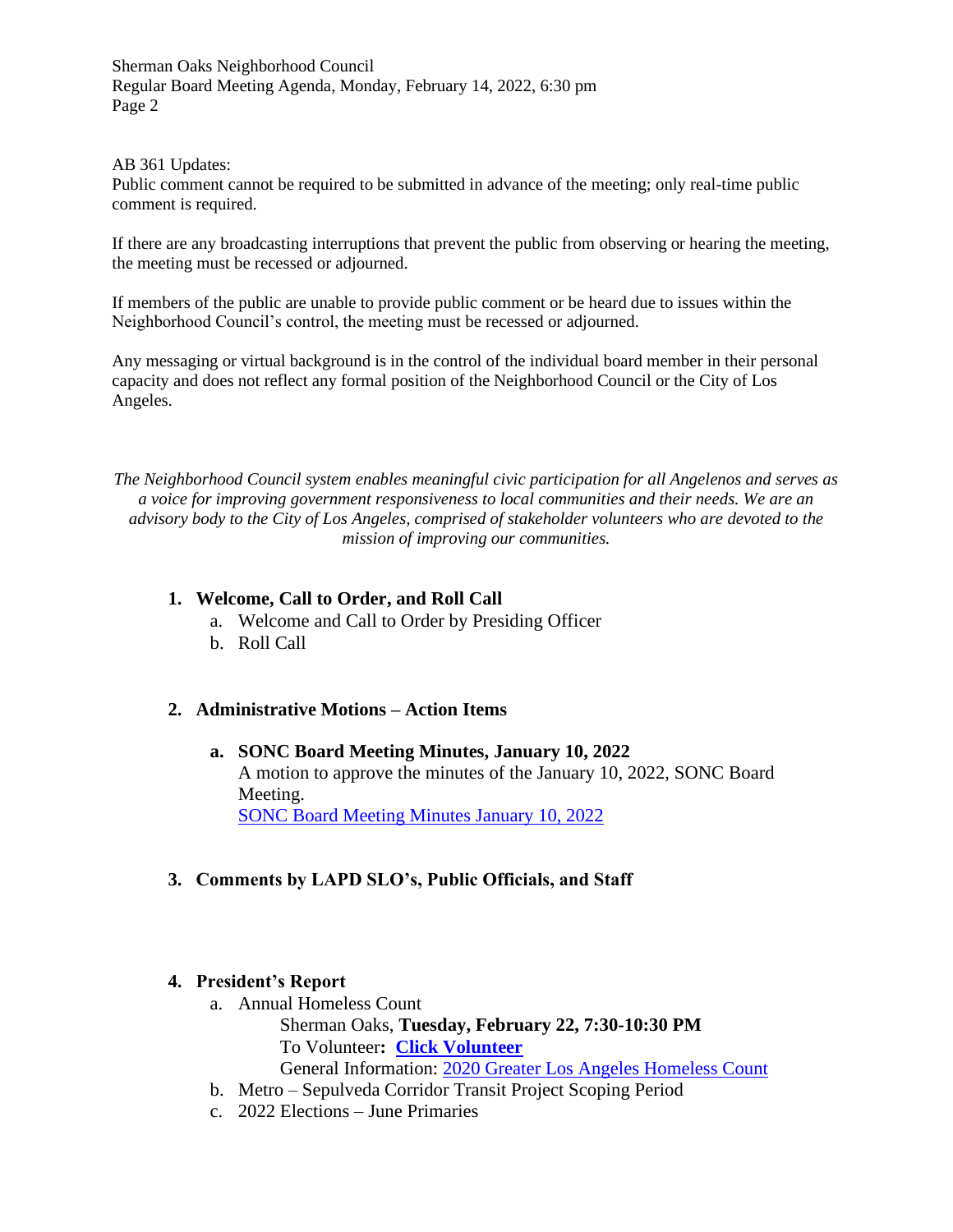- **5. Committee Reports [**2-minute summary, except with motions, 10 minutes or less per motion]
	- a. Education Committee Joe Cappelletti, Chair Next Meeting: February 21, 6:30pm
	- b. Government Affairs Lindsay Imber, Chair Next Meeting: February 28, 7:00pm – *Note different date*
	- c. Green and Sustainability Committee Avo Babian, Chair Next Meeting: March 2, 8:00pm
	- d. Outreach Committee Sarah Manuel, Chair Next Meeting: February 15, 7:00pm
		- (1) **Motion:** A motion to approve the expenditure of up to \$1000 for SONC's Annual Hello Spring Tree Adoption event to be held on March 26, 2022 (target date) at the Van Nuys Sherman Oaks War Memorial Park. Funds will be used for promotional and SONC branded materials.
	- e. Planning & Land Use Committee Jeff Kalban, Chair Next Meeting: PLUM – February 17, 6:30pm Vision – March 3, 6:30pm
		- (1) **Motion:** The Sherman Oaks Neighborhood Council (SONC) supports California Initiative 21-0016, known as "Our Neighborhood Voices Initiative," which would amend the California Constitution allowing cities and counties to override state law on land use and zoning. **[California Initiate 21-0016 \(Local Land Use\)](https://www.shermanoaksnc.org/ncfiles/viewCommitteeFile/28495)**

*Community Impact Statements (CIS) to be filed and Letters to CD4 and others, as appropriate*

- f. Public Safety Committee Christy Adair, Chair Next Meeting: March 8, 6:30pm
- g. Traffic and Transportation Committee Avo Babian, Chair Next Meeting: March 9, 8:00pm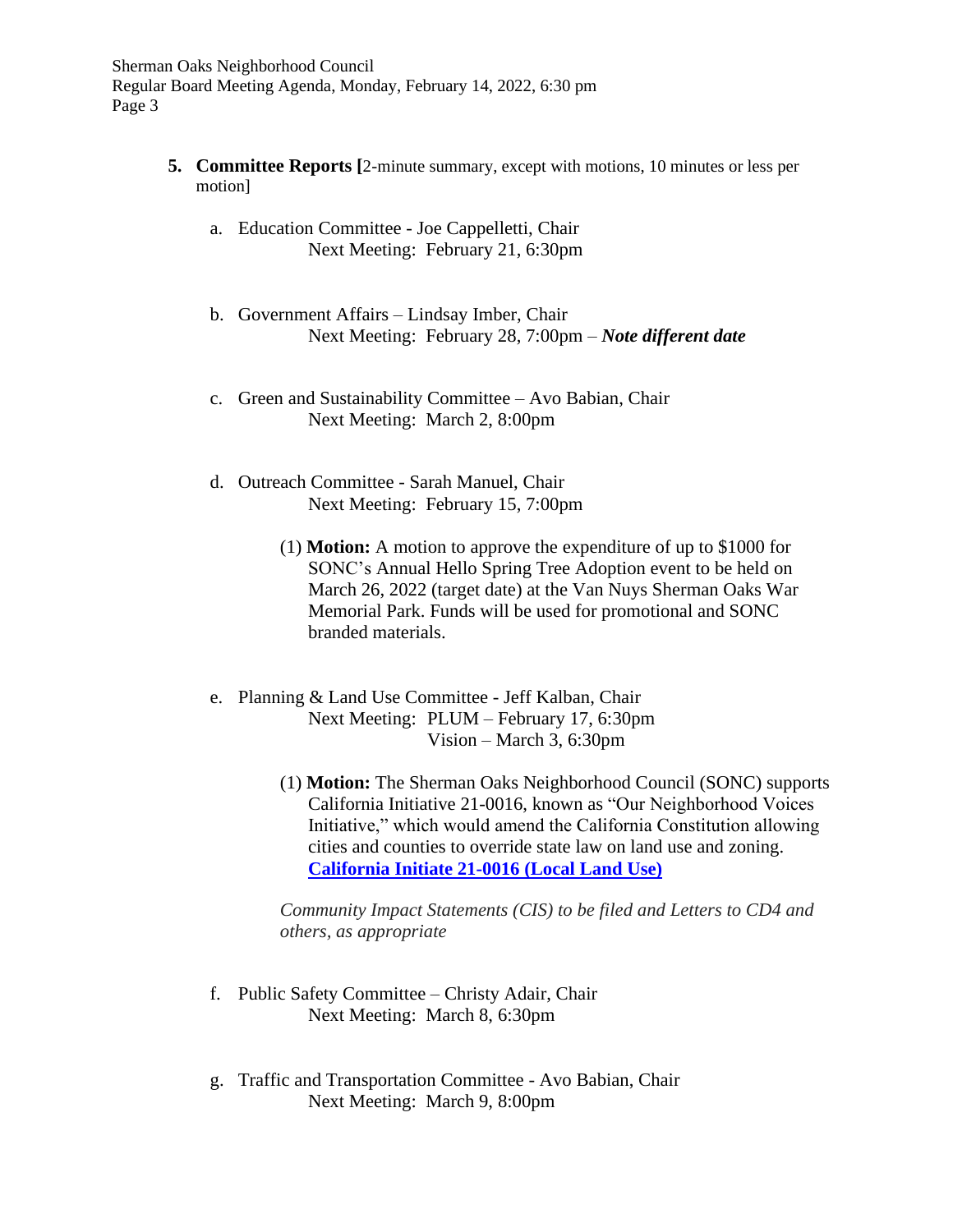- h. Budget Advocates Howard Katchen, SONC Representative and Budget Advocate.
- **7. Treasurer's Report –** Candy Williams, Treasurer **Next Meeting: February 23, 6:30pm** 
	- a. Treasurer's Report
	- b. **Motions:**
		- (1) A motion to approve the Sherman Oaks Neighborhood Council's (SONC) Monthly Expenditure Report (MER) for the period ending December 31, 2021. [SONC Monthly Expenditure Report](https://www.shermanoaksnc.org/ncfiles/viewCommitteeFile/28492) (MER) – December 31, 2021
		- (2) A motion to approve s Neighborhood Purpose Grant (NPG) in the amount of \$4,052.00 for the Chandler Elementary PTA. Funds to be used for materials to create an organic, sustainable, and edible garden for the students, maintained by the students. The garden will be used to strengthen ties between the school and the Sherman Oaks community and be used to instruct students about the environment, sustainability, and as an integral part of a STEM based educational program. [NPG Chandler Elementary School PTA](https://www.shermanoaksnc.org/ncfiles/viewCommitteeFile/28493)

## **8. Public Comment**

Comments by the public on non-agenda items within SONC's jurisdiction.

## **9. Announcements by SONC Board members**

**10. Adjournment**

#### **THE AMERICAN WITH DISABILITIES ACT**

As a covered entity under Title II of the Americans with Disabilities Act, the City of Los Angeles does not discriminate on the basis of disability and upon request will provide reasonable accommodation to ensure equal access to its programs, services, and activities. Sign language interpreters, assisted listening devices, or other auxiliary aids and/or services may be provided upon request. To ensure availability of services, please make your request at least 3 business days (72 hours) prior to the meeting by contacting the Department of Neighborhood Empowerment by calling (213) 978-1551 or email: [NCsupport@lacity.org](mailto:NCsupport@lacity.org)